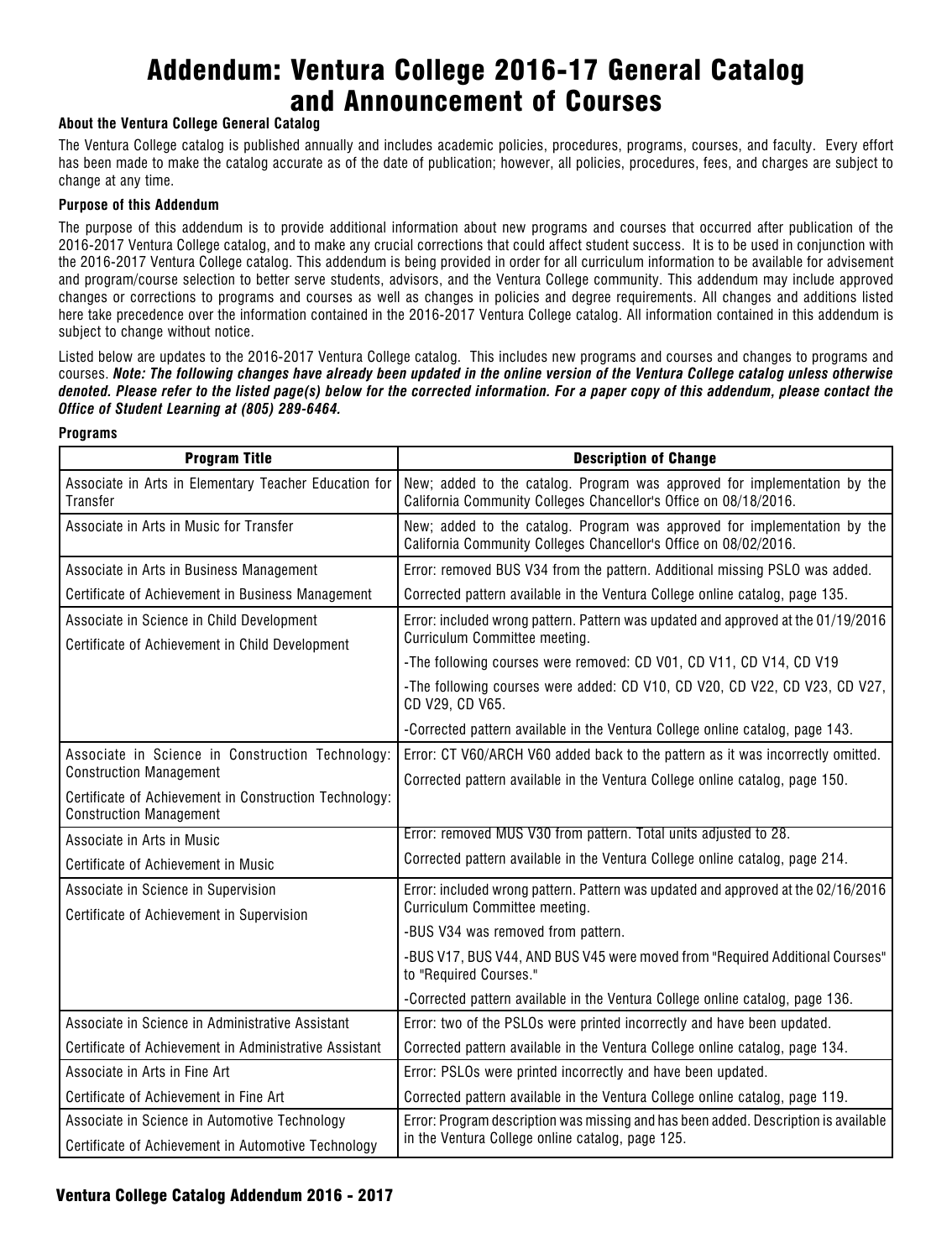| <b>Program Title</b>                                                                                                                                       | <b>Description of Change</b>                                                                                                                   |
|------------------------------------------------------------------------------------------------------------------------------------------------------------|------------------------------------------------------------------------------------------------------------------------------------------------|
| Associate in Science in Criminal Justice<br>Certificate of Achievement in Criminal Justice                                                                 | Error: Program description was missing and has been added. Description is available<br>in the Ventura College online catalog, page 155.        |
| Associate in Science in Emergency Medical Services:<br>Paramedic Studies<br>Certificate of Achievement in Emergency Medical Services:<br>Paramedic Studies | Error: one PSLO was printed incorrectly and has been updated.<br>Corrected pattern available in the Ventura College online catalog, page 227.  |
| Associate in Arts in Political Science for Transfer                                                                                                        | Error: one PSLOs was printed incorrectly and has been updated.<br>Corrected pattern available in the Ventura College online catalog, page 238. |

#### **Courses**

| <b>Course Title</b>                  | <b>Description of Change</b>                                                                                                                                                                            |
|--------------------------------------|---------------------------------------------------------------------------------------------------------------------------------------------------------------------------------------------------------|
| ATEW N103 - Writing for Employment   | Error: course ID was incorrectly listed as ATEW N104. Corrected course ID is<br>available in the Ventura College online catalog, page 256.                                                              |
| CS V11 - Programming Fundamentals    | Error: removed C-ID designator from course description. This course has NOT been<br>approved for C-ID COMP 112.                                                                                         |
| CS V13 - Object-Oriented Programming | Error: removed C-ID designator from course description. This course has NOT been<br>approved for C-ID COMP 132.                                                                                         |
| NS V07 - Pharmacology                | Error: course was incorrectly omitted from catalog. Course was never deleted and<br>remains an active course at Ventura College. Course was added to page 224 in<br>the Ventura College online catalog. |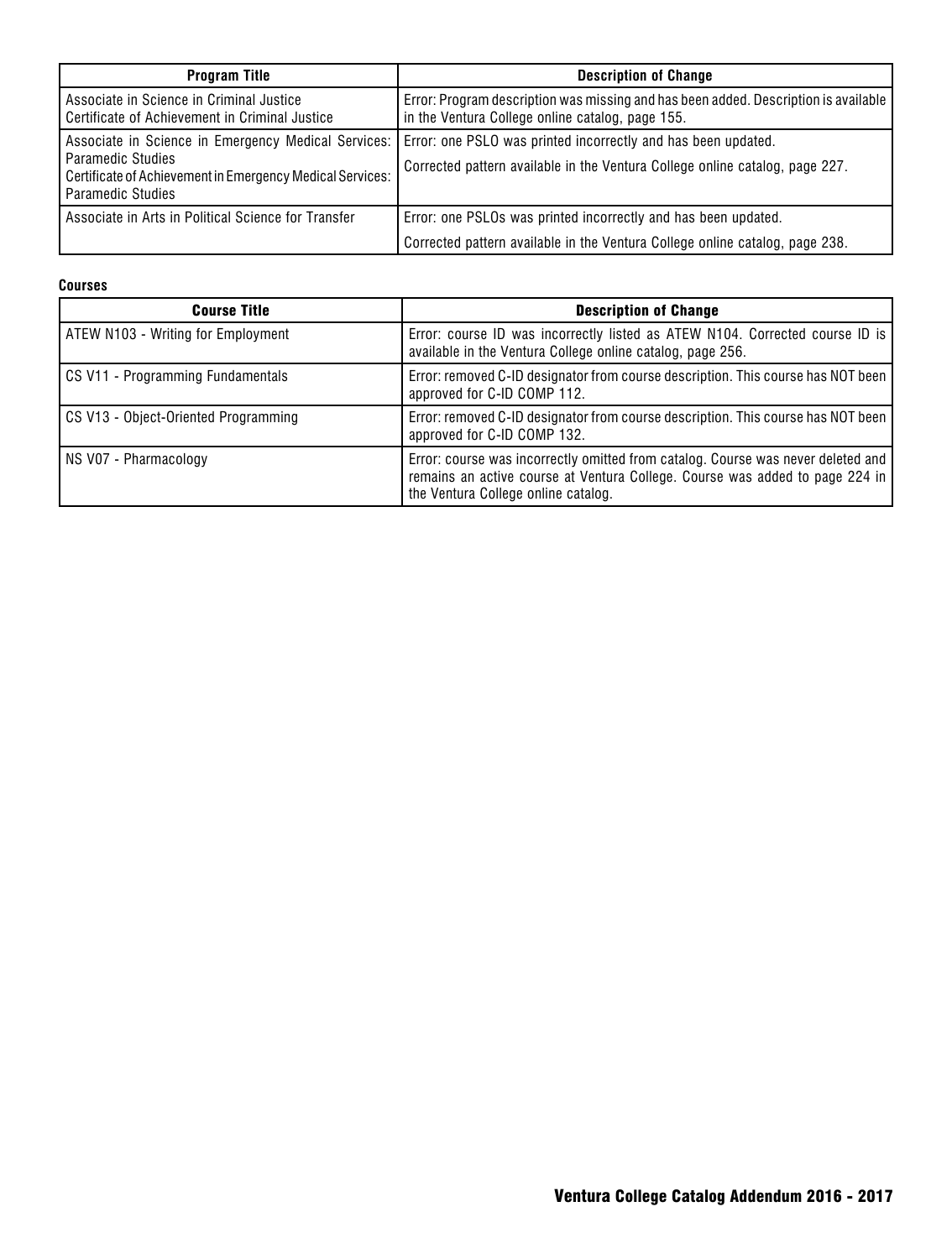## CHILD DEVELOPMENT

### Associate in Arts for Transfer

## ELEMENTARY TEACHER EDUCATION

The Associate in Arts in Elementary Teacher Education for Transfer Degree is intended for students who plan to complete a bachelor's degree in a similar major at a CSU campus. Students completing the Associate in Arts in Elementary Teacher Education for Transfer degree are guaranteed admission to the CSU system, but not to a particular CSU campus or major.

A student graduating with an Associate in Arts in Elementary Teacher Education for Transfer Degree may transfer to a CSU campus to complete a Bachelor's Degree in Elementary Teacher Education or a similar major, such as Liberal Studies.

To earn an Associate in Arts in Elementary Teacher Education for Transfer degree, students must complete:

- 1. Certified completion of 60 semester units or 90 quarter units that are eligible for transfer to the California State University, including both of the following:
	- a. The Intersegmental General Education Transfer Curriculum (IGETC-CSU) or the California State University General Education-Breadth Requirements.
	- b. A minimum of 18 semester units or 27 quarter units in a major or area of emphasis, as determined by the community college district.
- 2. Obtainment of a minimum grade point average of 2.0 on transfer courses.
- 3. Obtainment of a "C" grade or better, or "P," in all courses required for the major or area of emphasis. Although a "P" grade is allowed (Title 5, Section 55063), it is recommended that students take the course for a letter grade (A, B, or C) due to unit limitations on "P/NP" courses.

|                                              | <b>REQUIRED COURSES:</b>                                                                                                                                | <b>Units</b> |
|----------------------------------------------|---------------------------------------------------------------------------------------------------------------------------------------------------------|--------------|
| EDU V03                                      | Introduction to Elementary Teaching                                                                                                                     | 3            |
| BIOL V01<br><b>BIOL VO1L</b>                 | Principles of Biology<br>Principles of Biology Lab<br>0R                                                                                                | 3            |
| <b>BIOL V04</b>                              | Introduction to Cell and Molecular Biology                                                                                                              | 5            |
| CD V02<br>COMM VO1<br>ENGL V01A<br>ENGL V01B | <b>Child Growth and Development</b><br>Introduction to Speech Communications<br><b>English Composition</b><br>Critical Thinking and Composition Through | 3<br>3<br>4  |
| GEOG V08                                     | I iterature<br>World Regional Geography                                                                                                                 | 4<br>3       |
| GEOL V09<br>HIST V07A                        | Earth Science with Lab<br>United States History I                                                                                                       | 4<br>3       |
| HIST V18A<br>MATH V38                        | World History I<br>Mathematics for Elementary School                                                                                                    | 3            |
| PHSC V01<br>POLS V01                         | <b>Teachers</b><br>Concepts in Physical Science<br>American Government                                                                                  | 3<br>4<br>3  |
|                                              |                                                                                                                                                         |              |

#### LIST A: Select one (1) of the following courses:

| COMM V <sub>10</sub><br>PHIL V05         | Critical Thinking in Oral Communication:<br>Argumentation and Debate<br>Critical Thinking and Analytic Writing         | 3<br>3                                       |
|------------------------------------------|------------------------------------------------------------------------------------------------------------------------|----------------------------------------------|
| LIST B:<br>ART V01<br>MUS V08<br>THA V01 | Select one (1) of the following courses:<br>Art Appreciation<br><b>Music Appreciation</b><br>Theater Arts Appreciation | 3<br>3<br>3                                  |
| Major Units<br>Double-Counted units      | CSU General Education or IGETC-CSU units<br>Electives (CSU transferable units to reach 60)                             | $50 - 51$<br>37-39<br>$(34-40)$<br>$10 - 13$ |

**DEGREE TOTAL 60**

## **PROGRAM STUDENT LEARNING OUTCOMES**

Upon successful completion of the **Elementary Teacher Education** program students will be able to:

- Demonstrate college-level basic skills in written English, oral communications, mathematics, and critical thinking.
- Demonstrate a basic grasp of the disciplines most commonly taught in elementary school in California, including physical science, biology, art, and literature in a cultural or geographic context, world geography, United States history, and United States government.
- Demonstrate a basic grasp of child growth and development.

## MUSIC

#### Associate in Arts for Transfer

### MUSIC

The Associate in Arts in Music for Transfer degree (AA-T in Music degree) is designed to prepare students for a seamless transfer into the California State University system to complete a baccalaureate degree in Music or similar major. Students completing the AA-T in Music degree are guaranteed admission to the CSU system, but not to a particular CSU campus or major. The AA-T in Music degree provides students with the knowledge and experience for a broad understanding of the musical arts. The program is divided into four core subsections: Music Theory, Music History and Literature, Instrumental Performance, and Vocal Performance. Students interested in obtaining a AA-T in Music degree are required to enroll in the core courses designed around their individual selected emphasis of study. AA-T in Music degree students are expected to have a breadth of knowledge of tonal harmony based on the common practice period; Western history and literature from the Middle Ages to current practice; intermediate skills in piano proficiency; individual lessons with students selected instrument of major; and performance experience with ensembles. Upon completion of the core courses, students are encouraged to enroll in the advance course of Music Theory, Ethnomusicology, Jazz studies, Music Technology, or Performance. In all courses, students are expected to develop critical thinking skills, evaluate their own beliefs and assumptions through the Musical Arts, as well as broaden their creative capabilities.